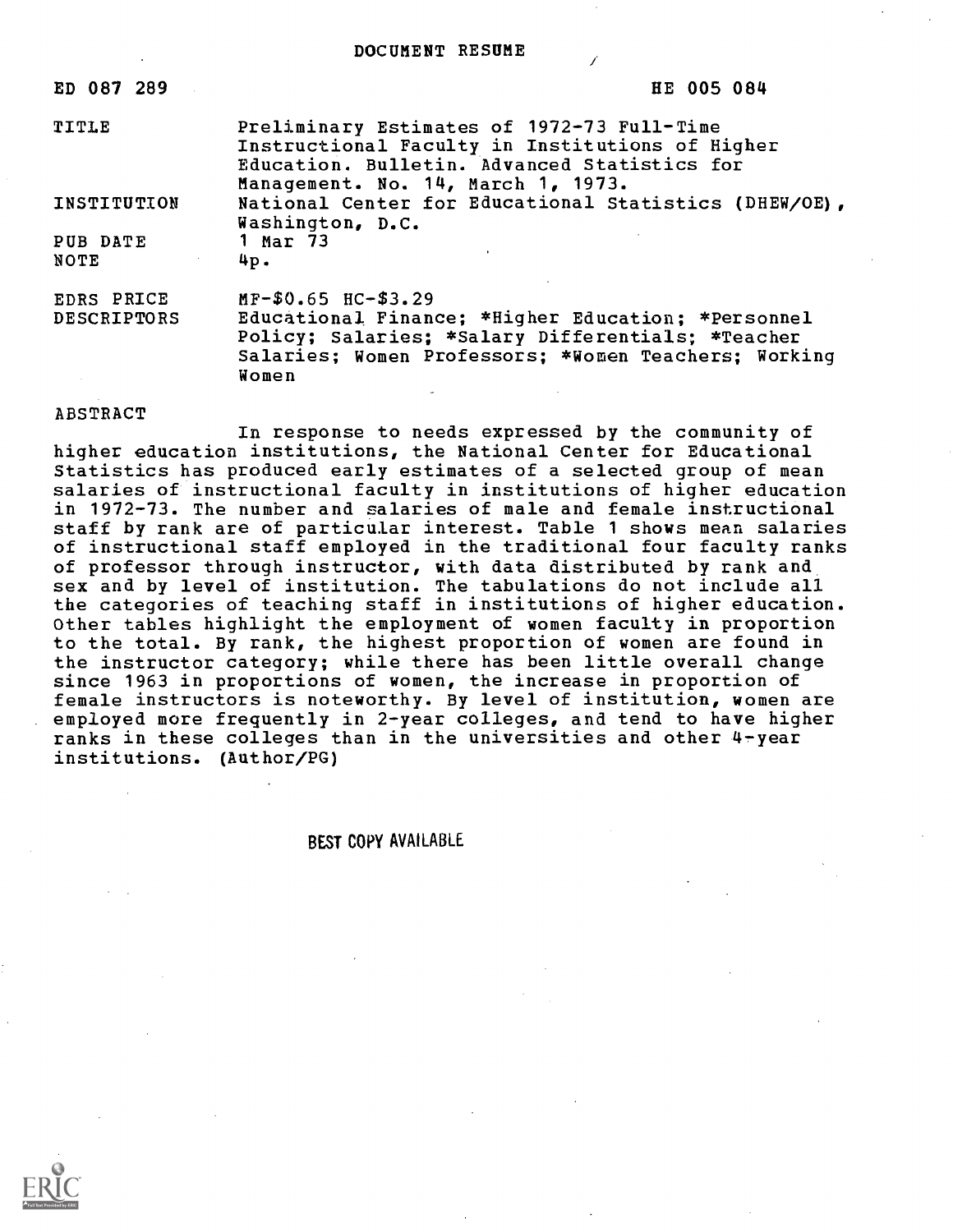

087289

 $\begin{array}{c} 0 \\ 0 \end{array}$ 

いいっこん



Number 14 March 1, 1973 Advance Statistics for Management

U.S. DEPARTMENT OF HEALTH, EDUCATION, AND WELFARE/Office of Education

PRELIMINARY ESTIMATES  $\frac{1}{1072}$  of 1972-73 full-time instructional FACULTY IN INSTITUTIONS OF HIGHER EDUCATION

Women on College Faculties Make Limited Gains Over 10-Year Span

In 4-year institutions a comparison of the 1972-73 data with data from 1962-63  $\frac{2}{1}$  indicates that, except for instructors, women as a percentage of instructional faculty have remained about the same over the past 10 years.



1/ Includes only full-time instructional faculty on 9-10 month contracts in the United States and outlying areas. Does not include staff with undesignated rank, lecturers, etc. Also does not include instructional faculty on contracts of 11-12 months or other periods. Of the 2,682 institutions, 183 did not respond in time to be included in this report.

2/ The 1962-63 data are not strictly comparable to 1972-73 data, but are used only for general comparisons (see table 3).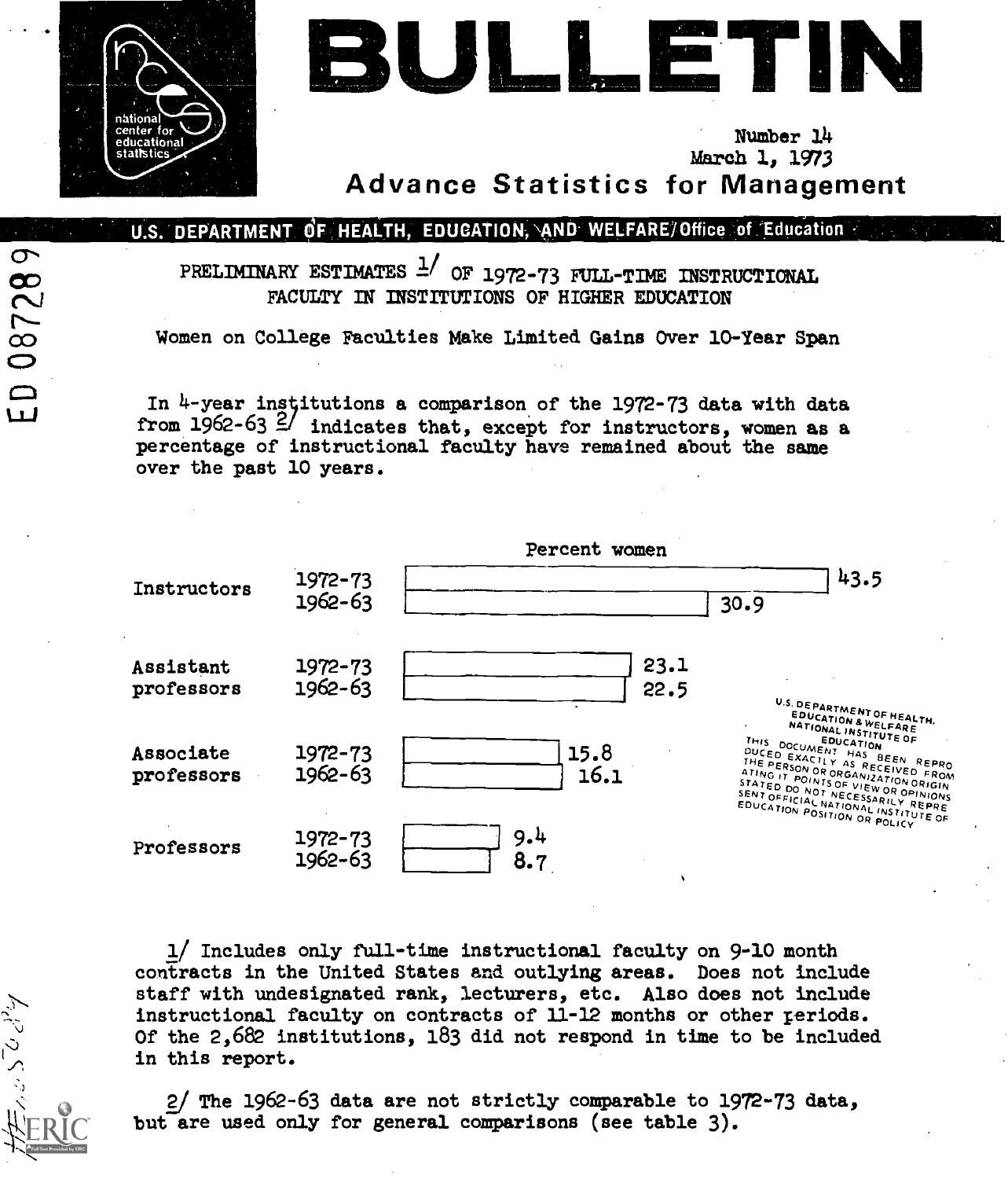As the level of faculty position increases, the percentage of women employed decreases. (All institutions; see table 2.)

|                         | 39.9%<br>women | 100% |
|-------------------------|----------------|------|
| Instructors             |                |      |
| Assistant<br>professors | 23.8%          |      |
| Associate<br>professors | 16.3%          |      |
|                         | 9.8%           |      |
| Professors              |                |      |

As the academic level of the institution increases, the percentage of women employed decreases.

| $2 - year$                   | $32.9%$ women | 100% |
|------------------------------|---------------|------|
| institutions                 |               |      |
|                              | 23.4%         |      |
| Other 4-year<br>institutions |               |      |
|                              | 16.4%         |      |
| Universities                 |               |      |

Preliminary data (based on about 93 percent returns) for 1972-73 show that 255,000 full-time instructional faculty are employed on 9-10 month contracts. Their average salary is \$13,800, ranging from a high average of \$20,700 for professors in universities to a low average of \$9,400 for instructors in 4-year institutions (excluding universities).

More complete analysis of these data will be available at a later date when the data are complete and have been more carefully edited.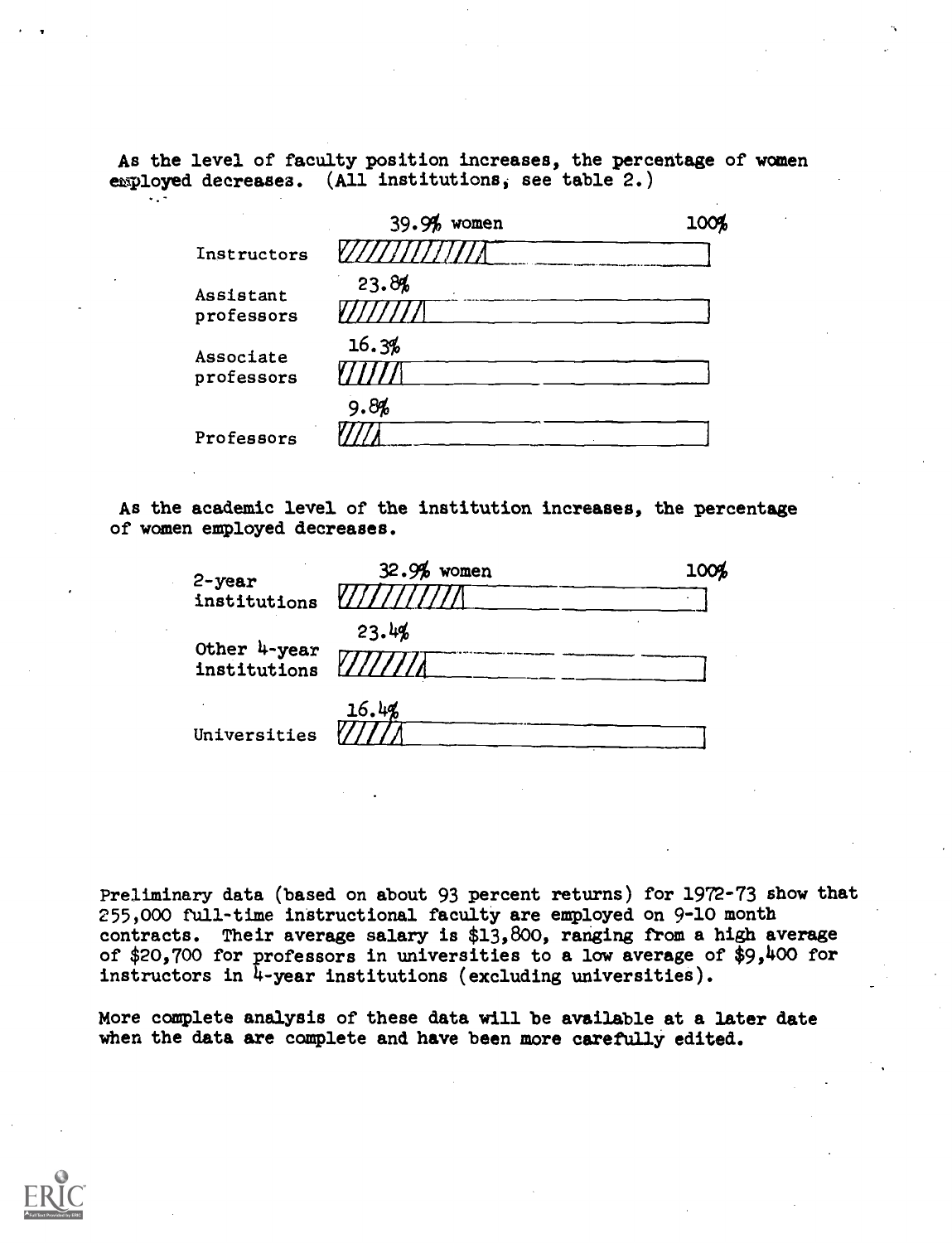Table 1.--Number and average salary of full-time instructional faculty on 9-10 month contracts in institutions of higher education,<br>by level of institution, rank, and sex: United States and outlying areas, 1972-73<br>[All ins

 $\overline{a}$ 

 $\ddot{\phantom{a}}$ 

 $\ddot{\phantom{0}}$ 

 $\hat{\mathcal{A}}$ 

|                      |                   | Total             | Universities      |                   | institutions<br>Other 4-year |                   |                   | institutions<br>$2 - year$ |
|----------------------|-------------------|-------------------|-------------------|-------------------|------------------------------|-------------------|-------------------|----------------------------|
| Rank and sex         | No. of<br>faculty | Average<br>salary | faculty<br>No. of | Average<br>salary | faculty<br>No. of            | Average<br>salary | faculty<br>No. of | Average<br>salary          |
| Total                | 930<br>254,       | \$13,793          | 95,524            | \$15,231          | 121,014                      | \$13,052          | 38,392            | \$12,550                   |
| Women<br>Men         | 197,633<br>57,297 | 14,352<br>11,865  | 79,222<br>16,302  | 15,829<br>12,325  | 92,676<br>28,338             | 13,496<br>11,601  | 25,735<br>12,657  | 12,889<br>11,862           |
| Professors           | &,<br>55,         | 18,911            | 27,980            | 20,741            | 25,480                       | 17,156            | 2,430             | 16,231                     |
| Women<br>Nen<br>E    | 50,325            | 19,128<br>16,350  | 26,135<br>1,845   | 20,931<br>18,050  | 22,296<br>3,184              | 17,233<br>14,620  | 1,894<br>536      | 16,544<br>15,122           |
| Associate professors | 59,479            | 14,353            | 24,954            | 14,951            | 30,223                       | 13,849            | 4,302             | 14,426                     |
| Men<br>Women         | 49,674            | 14,481<br>13,704  | 21,684            | 15,063<br>14,207  | 24,761<br>5,459              | 13,974<br>13,280  | 3,226<br>1,076    | 14,459<br>14,327           |
| Assistant professors | 87,049            | 12,043            | 32,038            | <b>244,21</b>     | 46,845                       | 11,745            | 8,166             | 12,181                     |
| Women<br>Nen         | 66,199<br>20,859  | 12,233<br>11,437  | 25,535<br>6,503   | 12,594<br>11,845  | 35,098<br>11,747             | 11,967<br>11,083  | 5,557<br>2,669    | 12,259<br>12,015           |
| Instructors          | 52,512            | 10,613            | 10,552            | 9,749             | 18,466                       | 9,401             | 23,494            | 11,954                     |
| Women<br>Men         | 31,444            | 10,964<br>10,089  | 5,888             | 10,009<br>8,423   | 10,518<br>7,948              | 9,552<br>9,204    | 15,058<br>8,436   | 12,325<br>11,292           |

 $\ddot{\phantom{0}}$ 

 $\ddot{\phantom{0}}$ 

 $\ddot{\phantom{a}}$ 

 $ER$